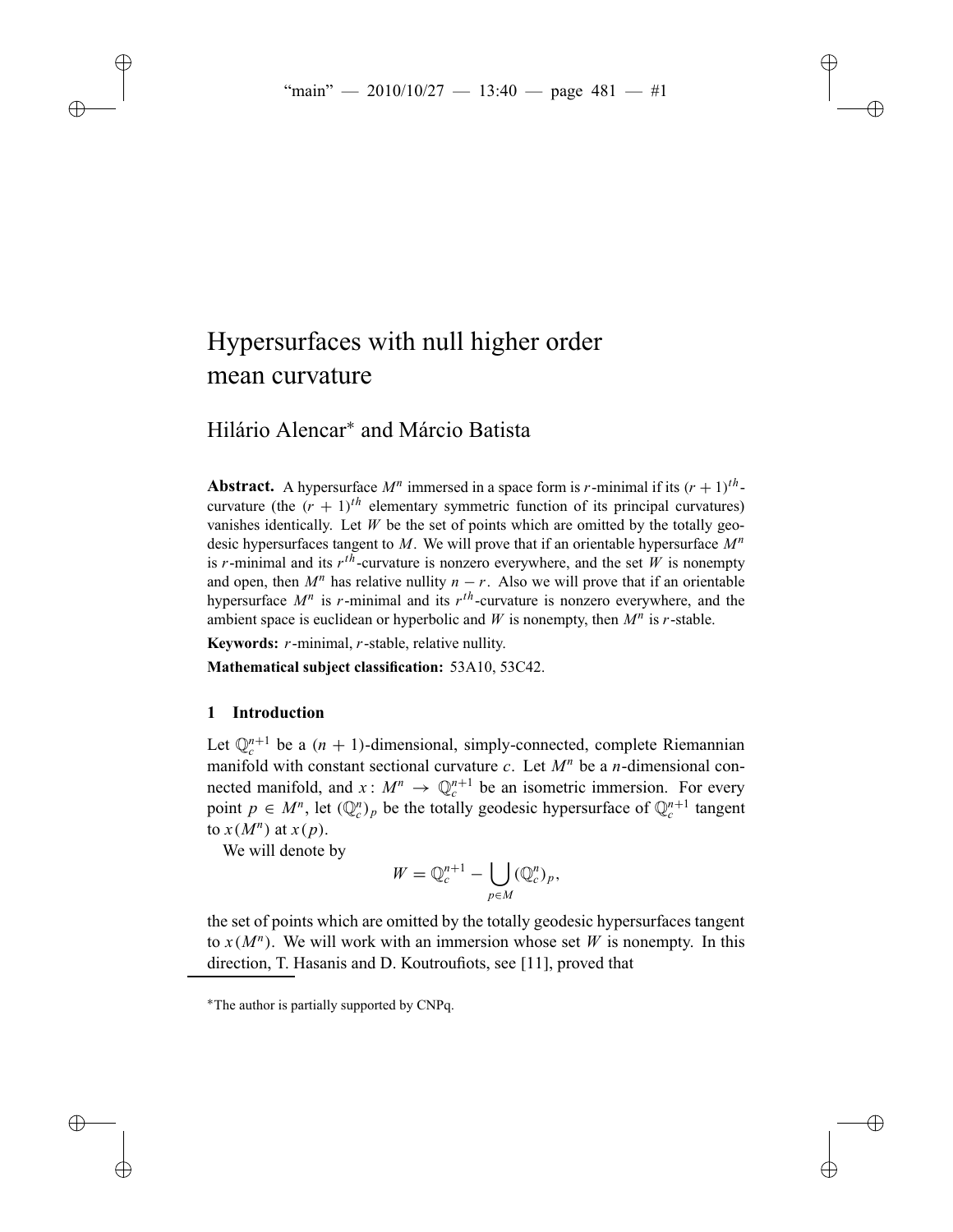**Theorem A.** Let  $x : M^2 \to \mathbb{Q}_c^3$  be a complete minimal immersion with  $c \geq 0$ . *If W is nonempty, then x is totally geodesic.*

The proof is heavily based on the techniques of two dimensional manifolds. Now, let  $x: M^n \to \mathbb{Q}_c^{n+1}$  be an isometric immersion. In [4], H. Alencar and K. Frensel extended the result above assuming an extra condition. In fact, they proved that

**Theorem B.** Let  $M^n$  be a complete Riemannian manifold and  $x : M^n \to \mathbb{Q}_n^{n+1}$ *be an isometric minimal immersion. If W is open and nonempty, then x is totally geodesic.*

On the other hand, H. Alencar, in [1], provides examples of non-totally geodesic minimal hypersurfaces in  $\mathbb{R}^{2n}$ ,  $n > 4$ , with nonempty *W*, see the Example 3.2. These examples show that, in higher dimensions, it is necessary to add an extra hypothesis. In Theorem B, the extra condition is *W* open.

The aim of this work is to extend Theorem B for other immersions. In order to do that, we will introduce some definitions.

Let  $M^n$  be an oriented Riemannian manifold and  $x: M^n \to \mathbb{Q}_c^{n+1}$  be an isometric immersion. Considering the symmetric functions  $S_r$  of the principal curvatures  $k_1, \ldots, k_n$ :

$$
S_r = \sum_{i_1 < \cdots < i_r} k_{i_1} \cdots k_{i_r} \ (1 \leq r \leq n),
$$

the *r*-mean curvature  $H_r$  of *x* is defined by  $\binom{n}{r}H_r = S_r$ .

It is convenient to introduce the Newton transformations defined inductively by

$$
T_0 = I, T_r = S_r I - A T_{r-1}.
$$

Here *I* is the identity matrix and *A* is the shape operator associated to *x*.

We say that  $x: M^n \to \mathbb{Q}_c^{n+1}$  is *r*-minimal if  $H_{r+1} = 0$ , i.e., *x* is a critical point of the variational problem of minimizing the integral

$$
\mathbb{A}_r(x) = \int_D \mathbb{F}_r(S_1,\ldots S_r)dV,
$$

where

$$
\mathbb{F}_0 = 1, \ \mathbb{F}_1 = S_1, \ldots, \ \mathbb{F}_r = S_r + \frac{c(n - r + 1)}{r - 1} \mathbb{F}_{r-2},
$$
  

$$
2 \le r \le n - 1.
$$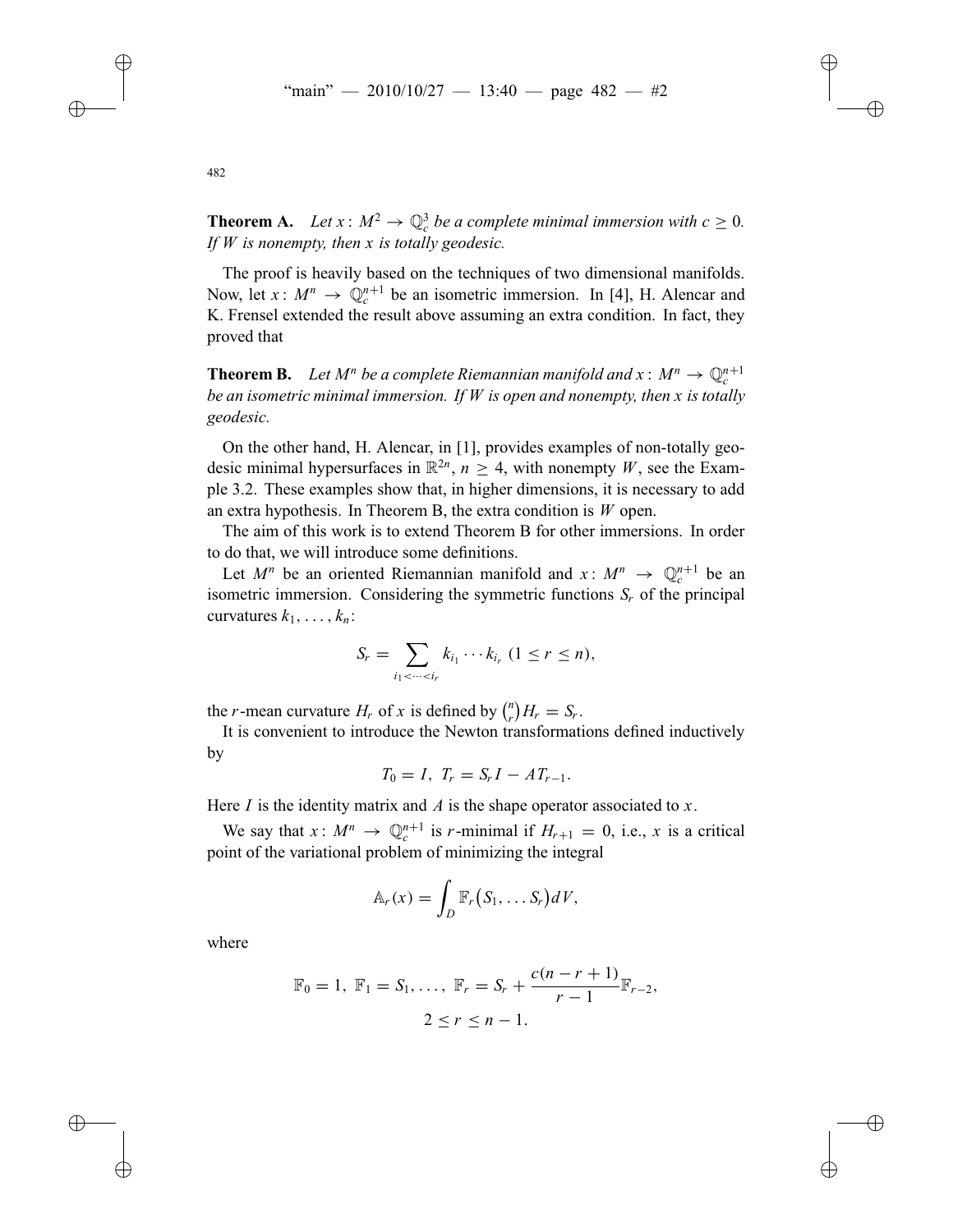Associated to the second variation formula of A*<sup>r</sup>* are the second order differential operators

$$
L_r f = tr\left(T_r \nabla^2 f\right),\,
$$

and

$$
J_r f = L_r f - (r+2)S_{r+2}S_{r+2}f + c(n-r)S_r f,
$$

where *f* is a differentiable function and  $\nabla^2 f$  is the hessian of *f*.

When the ambient space is a space form, H. Rosenberg in [12] proved that  $L_r f = \text{div}(T_r \nabla f)$ , where  $\nabla f$  is the gradient in the induced metric, and thus *Lr* is self-adjoint operator.

Thus, a bilinear symmetric form *Ir* can be defined by

$$
I_r(f,g) = -\int_M f J_r g \, dV,
$$

where *f* and *g* are differentiable functions on *M*.

In [3], H. Alencar, M. do Carmo and M.F Elbert defined stability for *r*-minimal immersions:

**Definition 1.1.** Let *D* be a domain with compact closure and piecewise smooth boundary. *D* is *r*-stable if  $I_r(f, f) > 0$  for all  $f \in C_c^{\infty}(D)$  or if *I<sub>r</sub>*(*f*, *f*) < 0 for all *f* ∈  $C_c^{\infty}(D)$ . *D* is *r*- unstable if there exists a function *f* ∈  $C_c^{\infty}(D)$  such that *I<sub>r</sub>*(*f*, *f*) < 0 and there exists a function *g* ∈  $C_c^{\infty}(D)$  such that  $I_r(g, g) > 0$ .

Now we recall the definition of relative nullity. Consider  $v(p) = \dim \text{Ker}(A)$ , where *A* is the shape operator associated to the second fundamental form in *p*. The relative nullity is  $v = \min_{p \in M^n} v(p)$ .

Our first result reads as follows:

**Theorem 1.1.** *Let M<sup>n</sup> be a complete and orientable Riemannian manifold and let*  $x: M^n \to \mathbb{Q}_c^{n+1}$  *be an isometric r-minimal immersion and*  $H_r \neq 0$ *everywhere,*  $r \geq 1$ *. If W is open and nonempty, then*  $v = n - r$ *. In particular, x*(*M<sup>n</sup>*) *is foliated by complete totally geodesic submanifolds of dimension n* − *r*.

We observe that there exist examples of 1-minimal hypersurfaces with  $H_1 \neq 0$  everywhere in  $\mathbb{R}^{2n}$ ,  $n \geq 5$ , with nonempty *W* but  $\nu \neq n-1$ , see the Example 3.1. These examples show that is necessary to add an extra hypothesis.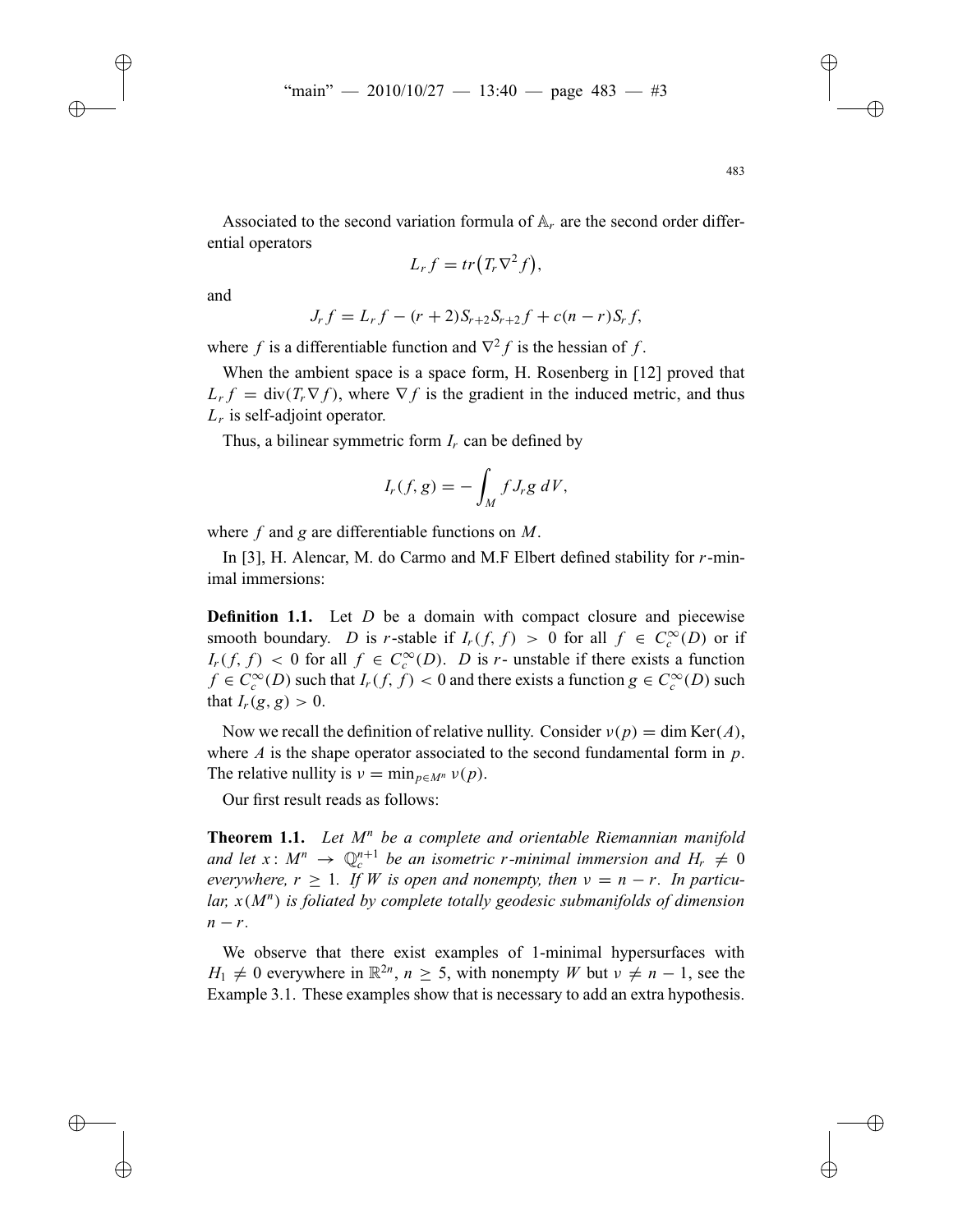**Corollary 1.1.** *Let M<sup>n</sup> be a complete Riemannian manifold and let*  $x: M^n \rightarrow \mathbb{S}^{n+1}$  be an isometric immersion with  $H_2 = 0$  and mean curva*ture*  $H_1 \neq 0$  *everywhere. There no exists an immersion x such that the set W is open and nonempty.*

**Corollary 1.2.** *Let M<sup>n</sup> be a complete Riemannian manifold and let*  $x: M^n \to \mathbb{R}^{n+1}$  be an isometric immersion with  $H_3 = 0$  and scalar curva*ture*  $H_2 \neq 0$  *everywhere. If W is open and nonempty, then*  $x(M^n) = \mathbb{S}^2 \times \mathbb{R}^{n-2}$ .

The second result is the following:

**Theorem 1.2.** *Let M<sup>n</sup> be a complete and orientable Riemannian manifold, and let*  $x: M^n \to \mathbb{Q}_c^{n+1}$ ,  $c \leq 0$ , *be an isometric r-minimal immersion and*  $H_r \neq 0$ *everywhere,*  $r > 1$ *. If W is nonempty, then x is r*-stable.

#### **2 Support function in space of constant curvature**

Let us introduce the notions of position vector and support function in  $\mathbb{Q}_c^{n+1}$ . Consider an isometric immersion  $x: M^n \to \mathbb{Q}_c^{n+1}$ . Let  $s_c$  be a solution of the ordinary differential equation  $y'' + cy = 0$ , with initial conditions  $y(0) = 0$  and  $y'(0) = 1$ . Then

$$
s_c(r) = \begin{cases} r & , \text{if } c = 0, \\ \frac{\sin(\sqrt{c}r)}{\sqrt{c}} & , \text{if } c > 0, \\ \frac{\sinh(\sqrt{-c}r)}{\sqrt{-c}} & , \text{if } c < 0. \end{cases}
$$

For every point  $p_0 \in \mathbb{Q}_c^{n+1}$ , we will consider the function  $r(.) = d(.) p_0$ , where *d* is the distance function of  $\mathbb{Q}_c^{n+1}$ , and we will denote by grad *r* the gradient of the function *r* in  $\mathbb{Q}_c^{n+1}$ .

Using the analogy with the Euclidean Space, the vector field  $X(p)$  =  $s_c(r)$  grad *r* will be called *position vector* with origin  $p_0$ . When  $c > 0$ , the distance function is differentiable in  $\mathbb{Q}_c^{n+1} - \{p_0, -p_0\}$ . Therefore, in this case, the position vector with origin  $p_0$  is differentiable in  $\mathbb{Q}_c^{n+1} - \{p_0, -p_0\}.$ 

Let  $M^n$  be an oriented Riemannian manifold,  $x: M^n \to \mathbb{Q}_c^{n+1}$  an isometric immersion, and *N* a unit normal vector field of *x*. The function  $g: M \to \mathbb{R}$ defined by  $g = \langle X, N \rangle$ , where *X* is the position vector with origin  $p_0$ , will be called the *support function* of the immersion *x*. In the case  $c > 0$ , this function is differentiable if  $x(M) \subseteq \mathbb{Q}_c^{n+1} - \{p_0, -p_0\}.$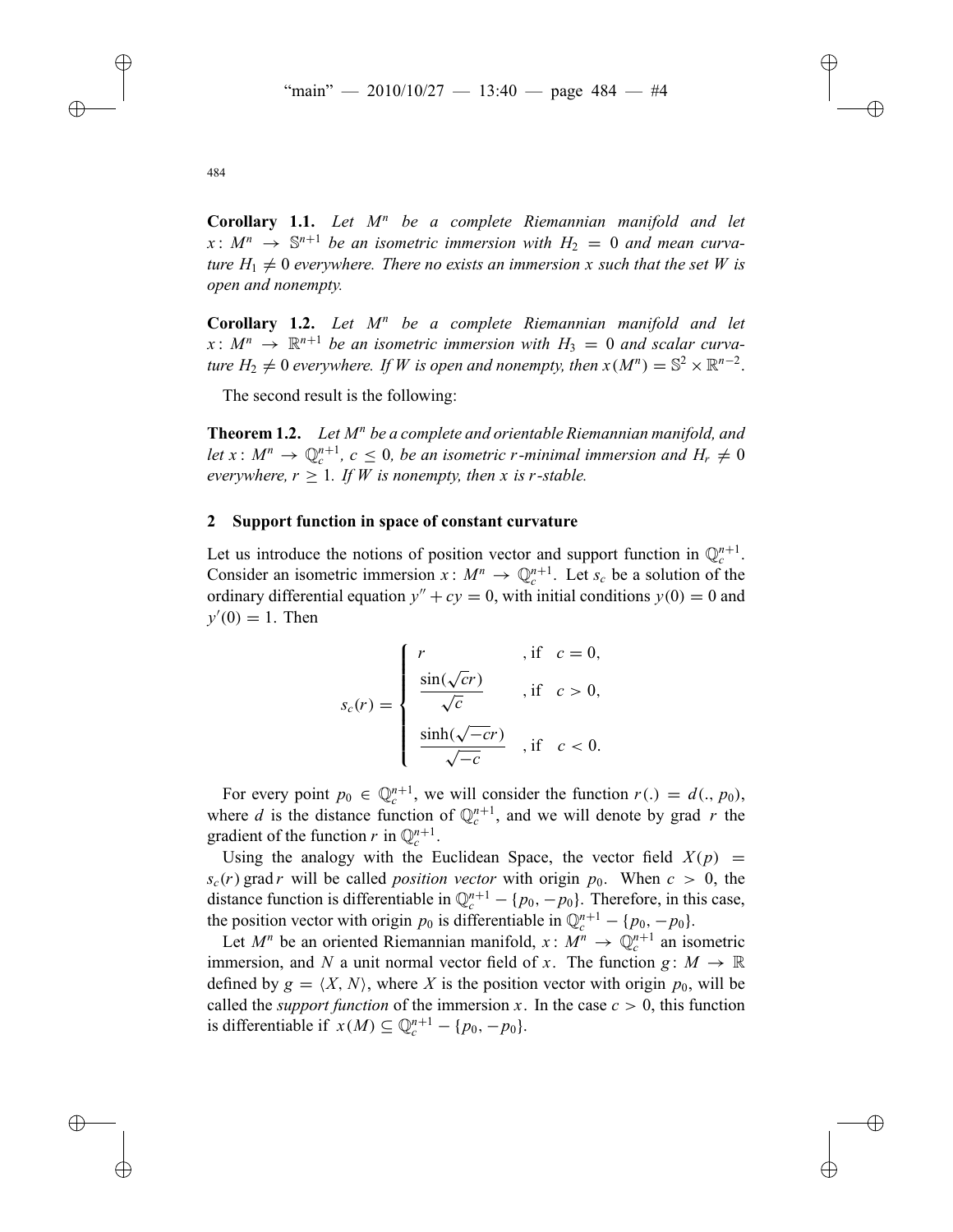For the case  $c = 0$ ,  $|g(p)|$  is the distance from  $p_0$  to the tangent hyperplane to  $x(M^n)$  at  $x(p)$ . In [4], the authors give a geometric interpretation of the support function in the case  $c \neq 0$ . We will describe the interpretation below.

**In the case c** > 0: We will suppose that  $\mathbb{Q}_c^{n+1}$  is the sphere of radius  $\frac{1}{\sqrt{c}}$  in  $\mathbb{R}^{n+2}$ . Then  $|g(p)|$  is the euclidean distance from the point  $p_0$  to the hyperplane which contains the totally geodesic hypersurface tangent to  $x(M^n)$  at  $x(p)$ . In fact, since

$$
p_0 = \cos(\sqrt{cr}(p))p - \frac{\sin(\sqrt{cr}(p))}{\sqrt{c}} \text{ grad } r(p),
$$

we have

$$
\langle p_0, N(p) \rangle = -\frac{\sin(\sqrt{cr(p)})}{\sqrt{c}} \langle \text{grad } r(p), N(p) \rangle = -g(p).
$$

So,  $|g(p)| = |\langle p_0, N(p) \rangle|.$ 

**In the case c** < 0: Let  $\mathbb{L}^{n+2}$  be the euclidean space  $\mathbb{R}^{n+2}$  endowed with the Lorenzian metric

$$
\langle\langle u,v\rangle\rangle=u_1v_1+\ldots+u_{n+1}v_{n+1}-u_{n+2}v_{n+2}.
$$

Let  $\mathbb{H}^{n+1}(c)$  be the hypersurface of  $\mathbb{L}^{n+2}$  given by

$$
\mathbb{H}^{n+1}(c) = \left\{ v \in \mathbb{L}^{n+2}; v_{n+2} > 0, \langle \langle v, v \rangle \rangle = \frac{1}{c} \right\}.
$$

It is well know that  $\mathbb{H}^{n+1}(c)$  with the induced metric is a model of hyperbolic space  $\mathbb{Q}^{n+1}_c$ .

We can assume, without loss of generality, that  $p_0 = (0, 0, \ldots, 0, \frac{1}{\sqrt{c}})$ . In this case, the euclidean distance from the point  $p_0$  to the hyperplane that passes through the origin of  $\mathbb{R}^{n+2}$  and contains the totally geodesic hypersurface,  $(\mathbb{Q}_c^n)_p$ , tangent to  $x(M^n)$  at  $x(p)$ , is given by

$$
\frac{|g(p)|}{\sqrt{1+2g(p)^2}}.
$$

In fact, since

$$
p_0 = \cosh(\sqrt{-c}r(p))p - \frac{\sinh(\sqrt{-c}r(p))}{\sqrt{-c}}\text{ grad }r(p),
$$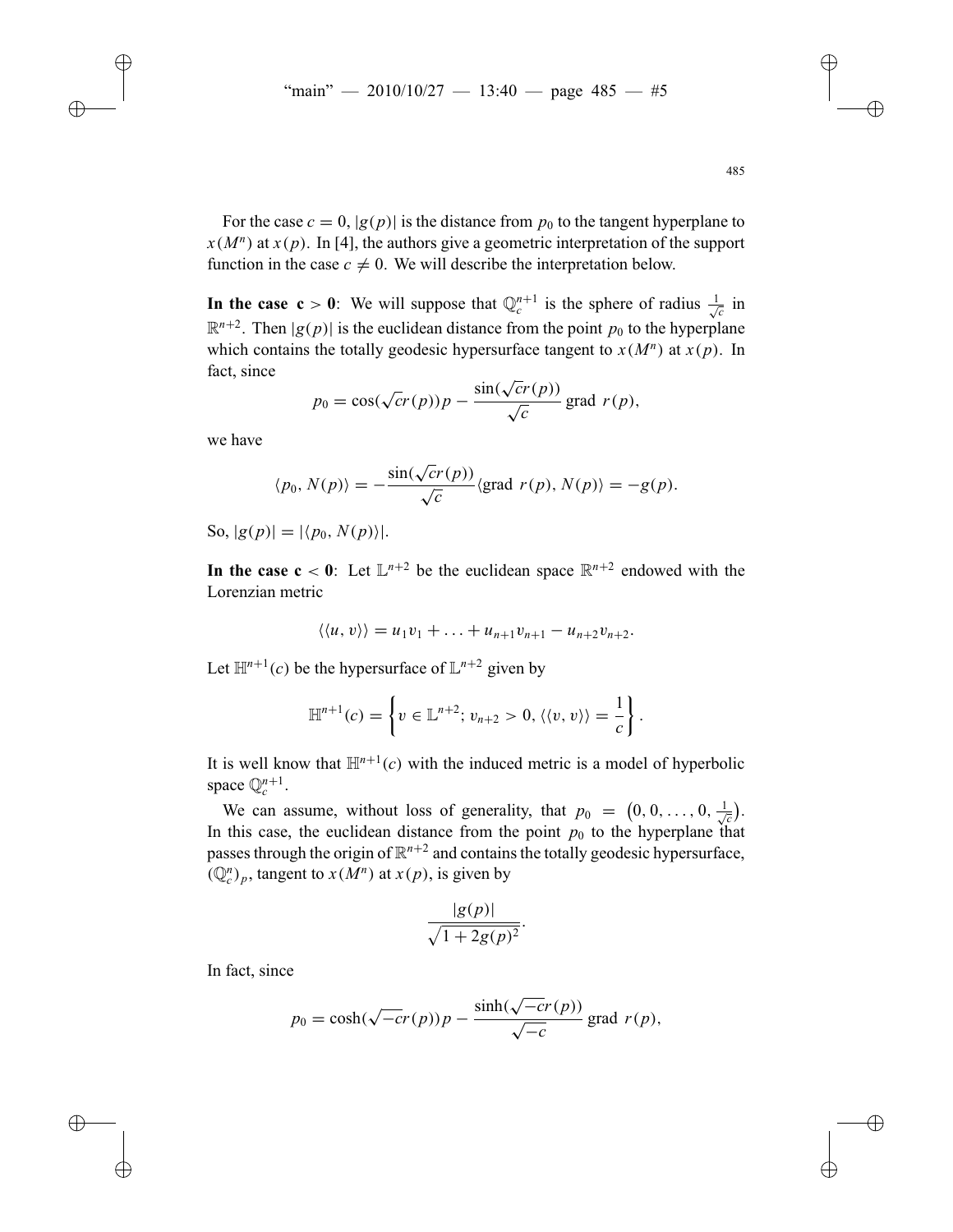we have that

$$
\langle \langle p_0, N(p) \rangle \rangle = -g(p).
$$

Let  $N(p) = (N_1, \ldots, N_{n+1}, N_{n+2})$ . Then

$$
\overline{N} = \frac{1}{\sqrt{1 + 2N_{n+2}^2}} \cdot N,
$$

is a unit vector in  $\mathbb{R}^{n+2}$  orthogonal to the hyperplane that passes through the origin of  $\mathbb{R}^{n+2}$  and contains  $(\mathbb{Q}_c^n)_p$ . Therefore,

$$
|\langle q, \overline{N}(p)\rangle| = \left| \frac{-N_{n+2}}{\sqrt{1 + 2N_{n+2}^2}} \right| = \frac{|g(p)|}{\sqrt{1 + 2g(p)^2}},
$$

and this concludes the geometric interpretation.

**Lemma 2.1.** *Let*  $x: M^n \to \mathbb{Q}_c^{n+1}$  *be an isometric immersion, and*  $0 \le r <$  $n-1, p \in M^n$ .

- (a) If  $S_{r+1}(p) = 0$ , then  $T_r$  is semi-definite at p;
- (b) *If*  $S_{r+1}(p) = 0$  *and*  $S_{r+2}(p) \neq 0$ *, then*  $T_r$  *is definite at p*.

**Proof.** See [5], Proposition 2.8, p. 192. □

An other important result is:

**Lemma 2.2.** *Let*  $x: M^n \to \mathbb{Q}_c^{n+1}$  *be an isometric immersion and*  $p \in M^n$ .

- (a) *For*  $1 \leq r < n$ , one has  $H_r^2 \geq H_{r-1}H_{r+1}$ *. Moreover, if equality happens for*  $r = 1$  *or for some*  $1 < r < n$ *, with*  $H_{r+1} \neq 0$  *in this case, then p is umbilical point;*
- (b) If, for some  $1 \leq r < n$ , one has  $H_r = H_{r+1} = 0$ , then  $H_i = 0$  for all  $r \leq j \leq n$ . In particular, at most  $r - 1$  of the principal curvatures are *different from zero.*

**Proof.** See [6], Proposition 2.1, p. 176. □

The result below is standard, for completeness we will give a proof.

486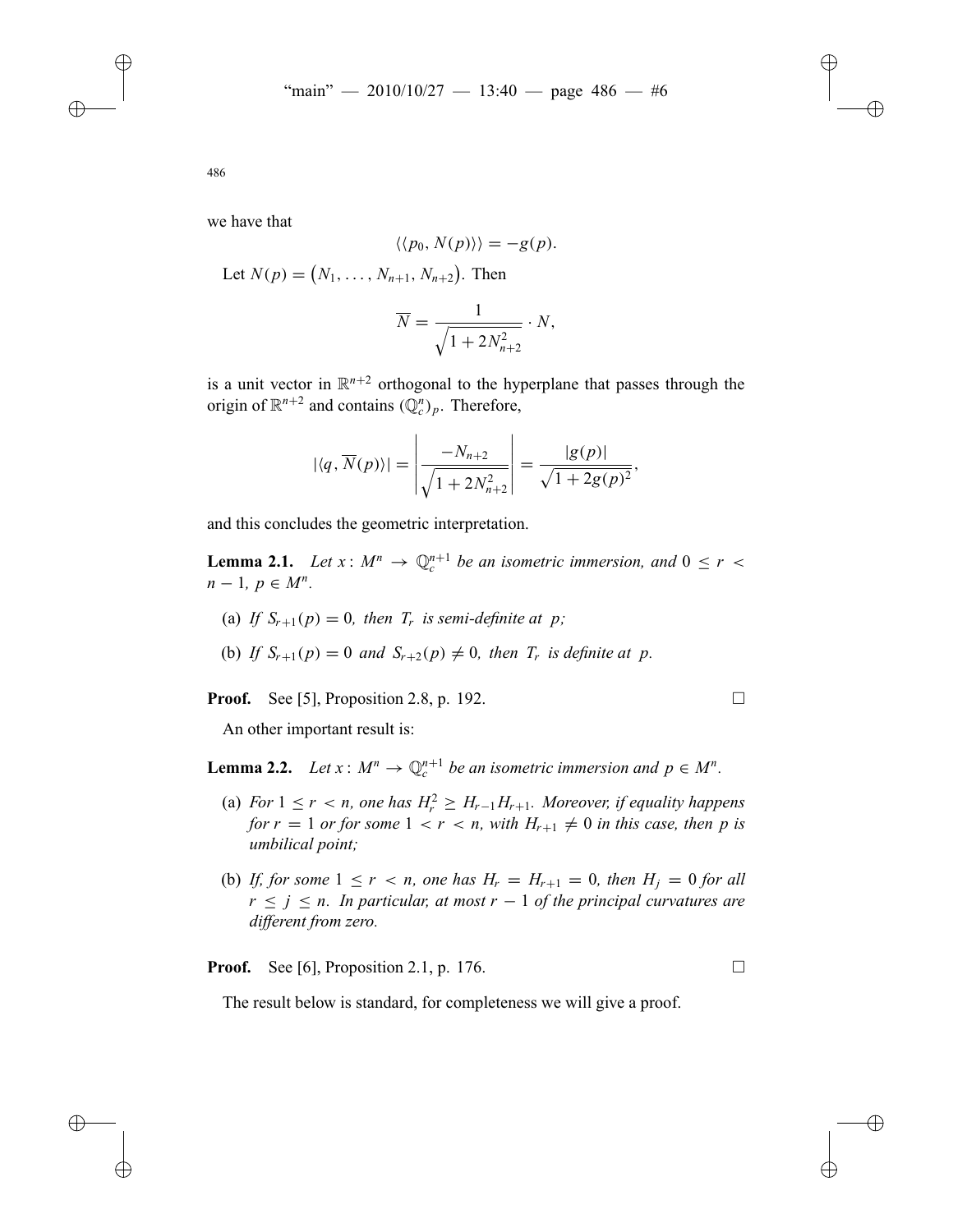**Lemma 2.3.** *Let*  $x: M^n \to \mathbb{Q}_c^{n+1}$  *be an isometric immersion. The operator*  $L_r$ *associated to the immersion x is elliptic if, and only if, Tr is positive definitive.*

**Proof.** Let  $\left\{\frac{\partial}{\partial x_i}\right\}$  $\}$  be a local frame of  $M^n$  at p. By direct computation, we have locally the expression of *Lr*:

$$
L_r f(p) = \sum_{i,j,k} g^{kj} t_{ik} \frac{\partial^2 f}{\partial x_i \partial x_j} - \sum_{i,j,k,l} g^{kj} t_{ik} \Gamma^l_{ij} \frac{\partial f}{\partial x_l},
$$

where  $g_{ij}$  is the metric of  $M^n$ ,  $\Gamma^k_{ij}$  are the Christoffel symbols and

$$
t_{ij} = \left\langle T_r\left(\frac{\partial}{\partial x_i}\right), \frac{\partial}{\partial x_j}\right\rangle.
$$

From the above local expression, it is easy to conclude that the linear operator  $L_r$  is elliptic if, and only if,  $T_r$  is positive definitive.

**Corollary 2.1.** *Let*  $x: M^n \to \mathbb{Q}_c^{n+1}$  *be an isometric immersion. If*  $T_r$  *is negative defined, then the operator*  $−L_r$  *associated to the immersion x is elliptic.*  $□$ 

## **3** *r***- minimal hypersurface with** *W* **nonempty**

In this section we will prove the result on *r*-minimal hypersurface with *W* nonempty and open.

**Theorem 3.1** (Thm. 1.1 in Introduction)**.** *Let M<sup>n</sup> be a complete and orientable Riemannian manifold and let*  $x : M^n \to \mathbb{Q}_c^{n+1}$  *be an isometric r-minimal immersion and*  $H_r \neq 0$  *everywhere,*  $r \geq 1$ *. If W is open and nonempty, then*  $v = n - r$ . In particular,  $x(M^n)$  is foliated by complete totally geodesic sub*manifolds of dimension*  $n - r$ .

**Proof.** Let  $x: M^n \rightarrow \mathbb{Q}_c^{n+1}$  be an isometric *r*-minimal immersion, i.e.,  $H_{r+1} = 0$  in *M*. Let  $q \in W$  and *X* be the position vector with origin *q*. Fix an orientation, *N*, such that the support function  $g(p) = \langle X(p), N(p) \rangle$  is positive.

In [2], Lemma 2, the authors proved that

$$
L_r g = -\langle \nabla S_{r+1}, X^T \rangle - (r+1)S_{r+1}\theta_c - (S_1 S_{r+1} - (r+2)S_{r+2})g,
$$

where  $\theta_c = s'_c$ .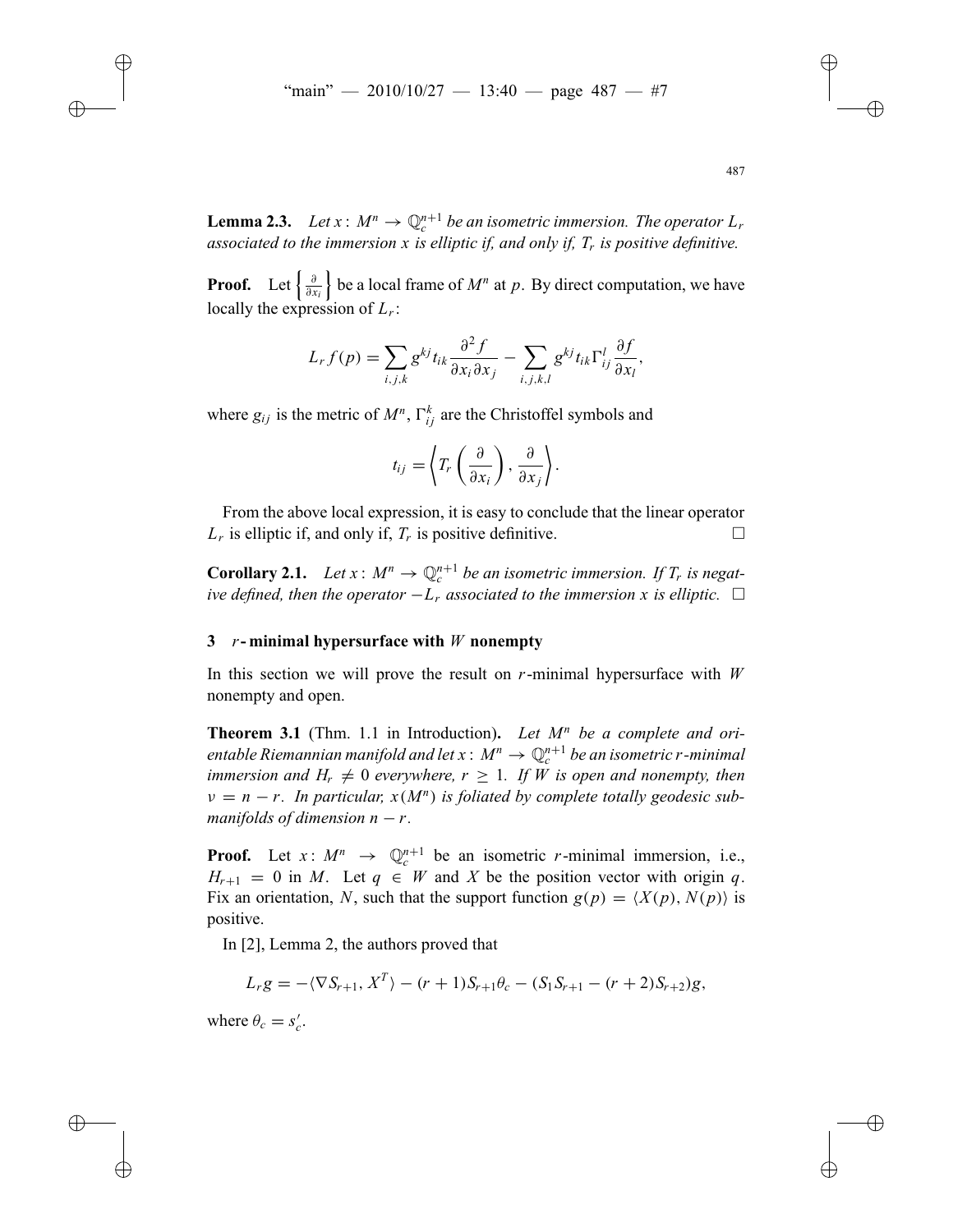By using the equality with  $H_{r+1} = 0$  we have

$$
L_r g = (r+2)S_{r+2}g.
$$
 (1)

Using Lemma 2.1(a) we have that  $T_r$  is semi-definite. Since  $H_r$  does not vanish, we have that *H<sub>r</sub>* is positive or negative, because  $c_r H_r = tr(T_r)$ , where  $c_r = (n - r) {n \choose r}$ . Now we use Lemma 2.2 and obtain:

$$
0 = H_{r+1}^2 \ge H_r H_{r+2}.
$$
 (2)

Using the information above, we claim that  $H_{r+2} \equiv 0$ .

In fact, first we assume that  $H_{r+2} \geq 0$ . Using (2) and hypothesis we conclude that  $H_r < 0$  and thus  $T_r$  is negative defined. Applying Corollary 2.1 we have that  $-L_r$  is elliptic. Whereas from (1) we have

$$
(-L_r)g\leq 0.
$$

Now, following exactly the proof given by H. Alencar and K. Frensel in [4], Theorem 3.1, we conclude that  $g$  attains its minimum in  $M^n$ . Then, from the Maximum Principle, *g* is constant. Since *g* is positive, we have that  $H_{r+2}$ vanishes.

Second, we assume  $H_{r+2} \leq 0$ . Using (2) and  $H_r \neq 0$  we conclude that  $H_r > 0$  and thus  $T_r$  is positive defined. Applying Lemma 2.3 we have that  $L_r$ is elliptic. Whereas from (1) we have

$$
L_r g \leq 0.
$$

Now, following exactly the proof given by H. Alencar and K. Frensel in [4], Theorem 3.1, we conclude that  $g$  attains its minimum in  $M^n$ . Then, from the Maximum Principle, *g* is constant. Since *g* is positive, we have that  $H_{r+2}$ vanishes.

Thus we conclude that  $H_{r+2} \equiv 0$ . Now, we use Lemma 2.2(b) to conclude that  $H_i = 0$  for  $j \ge r + 1$  and so that  $v \ge n - r$ . Since  $H_r$  does not change sign we have that  $v = n - r$ . In particular, we may apply Theorem 5.3 of [7] to deduce that  $x(M^n)$  is foliated by complete totally geodesic submanifolds of dimension  $n - r$ . □

**Example 3.1.** We now describe an example of a 1-minimal hypersurface in  $\mathbb{R}^{n+1}$  with *W* nonempty, but  $\nu \neq n-1$ .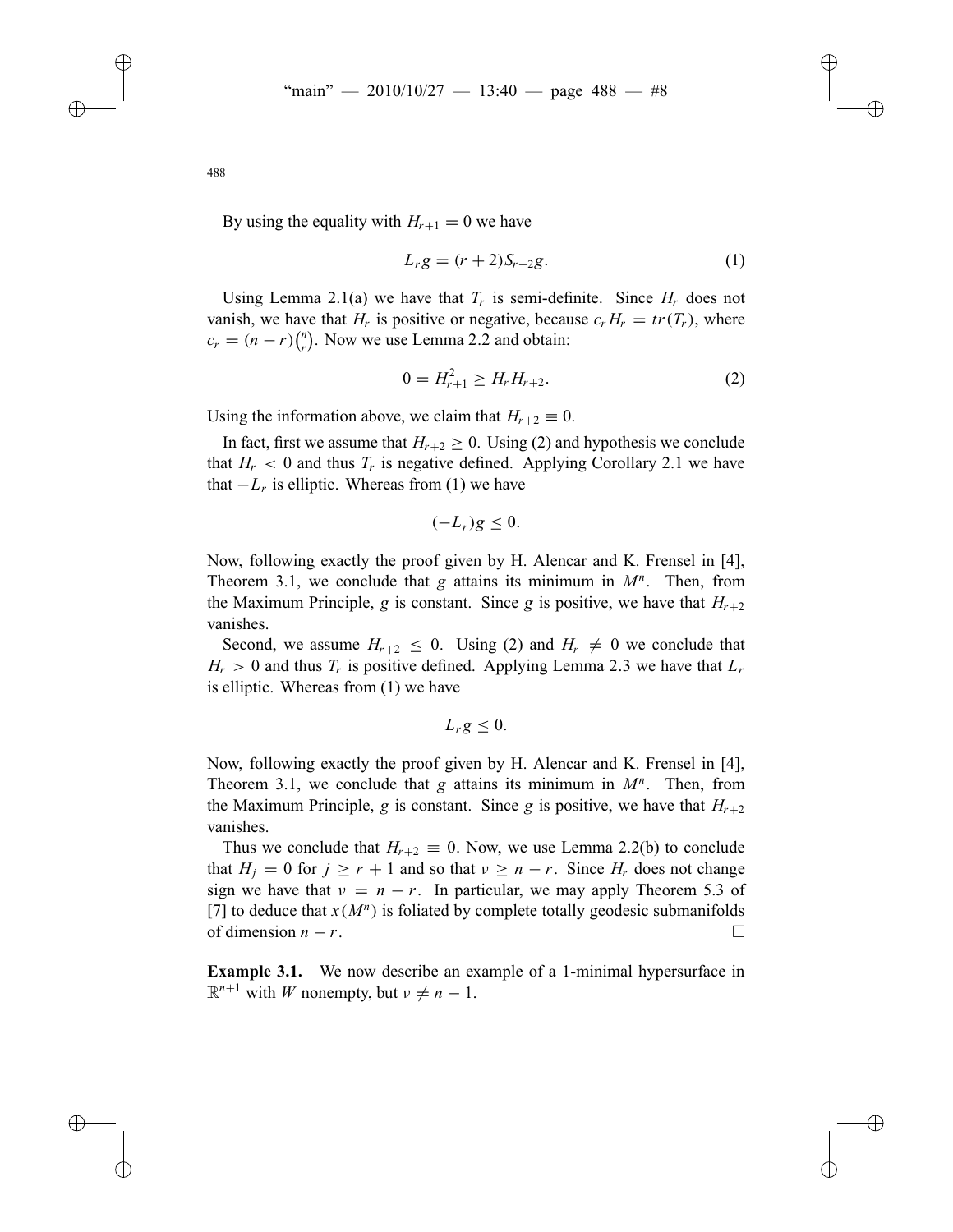Let  $G = O(p + 1) \times O(p + 1)$  be the standard action in  $\mathbb{R}^{p+1} \times \mathbb{R}^{p+1}$ , where *p* is an integer greater than 1. The orbit space of that action can be represented by

$$
\pi(\mathbb{R}^{2p+2}) = \Omega = \{(x, y) \in \mathbb{R}^2; x \ge 0, y \ge 0\},\
$$

where  $\pi(u, v) = (|u|, |v|)$ . If  $\gamma(t) = (x(t), y(t))$  is a curve in  $\Omega$ , then an explicit parametrization of the hypersurface  $M = \pi^{-1}(\gamma)$  is given by

$$
f(t, a, b) = x(t)\Phi(a) \oplus y(t)\Psi(b),
$$

where  $\Psi$  and  $\Phi$  are parametrization of the unit sphere  $\mathbb{S}^p$ .

J. Sato, in [13], Theorem 1.2, classified the profile curve if  $M = \pi^{-1}(\gamma)$ has null scalar curvature. These curves, called, type B are interesting for us. Such a curve  $\gamma$ , is regular, intersects orthogonally one of the half-axes  $x > 0$ or  $y > 0$  and asymptotes one half-straight line  $\gamma_1(t) = (\cos(\alpha)t, \sin(\alpha)t)$  or  $\gamma_2(t) = (\sin(\alpha)t, \cos(\alpha)t)$ , where  $t > 0$  and

$$
\alpha = \frac{1}{4}\arccos\left(\frac{3-2p}{2p-1}\right),\,
$$

when  $t \to \pm \infty$ .

Let  $h(p) = \langle f(p), N(p) \rangle$  be the support function of the immersion f. The unit normal field is  $N(t, a, b) = -y'(t)\Phi(a) \oplus x'(t)\Psi(b)$ . Using the expression for *f* and *N* it is possible to verify that  $h(p) = -u'(t)(x^2(t) + y^2(t))$ , where  $u = \arctan\left(\frac{y}{x}\right)$ .

Moreover, when  $p \geq 4$ , J. Sato also proved in [13], Lemma 2.3, that  $u' \neq 0$  for every orbit associated to a profile curve of the type B. Thus, *h* or −*h* is positive in *M*, i.e., *W* is nonempty. In order to finish our example it is enough to use that

$$
k_0 = -\frac{x''y' + x'y''}{\left[(x')^2 + (y')^2\right]^{3/2}},
$$
  
\n
$$
k_i = \frac{y'}{x\sqrt{(x')^2 + (y')^2}}, \quad i = 1, \dots, p,
$$
  
\n
$$
k_j = -\frac{x'}{y\sqrt{(x')^2 + (y')^2}}, \quad j = p + 1, \dots, 2p,
$$

and thus the rank of the second fundamental form of the immersion is greater than *p*, when  $p \geq 2$ .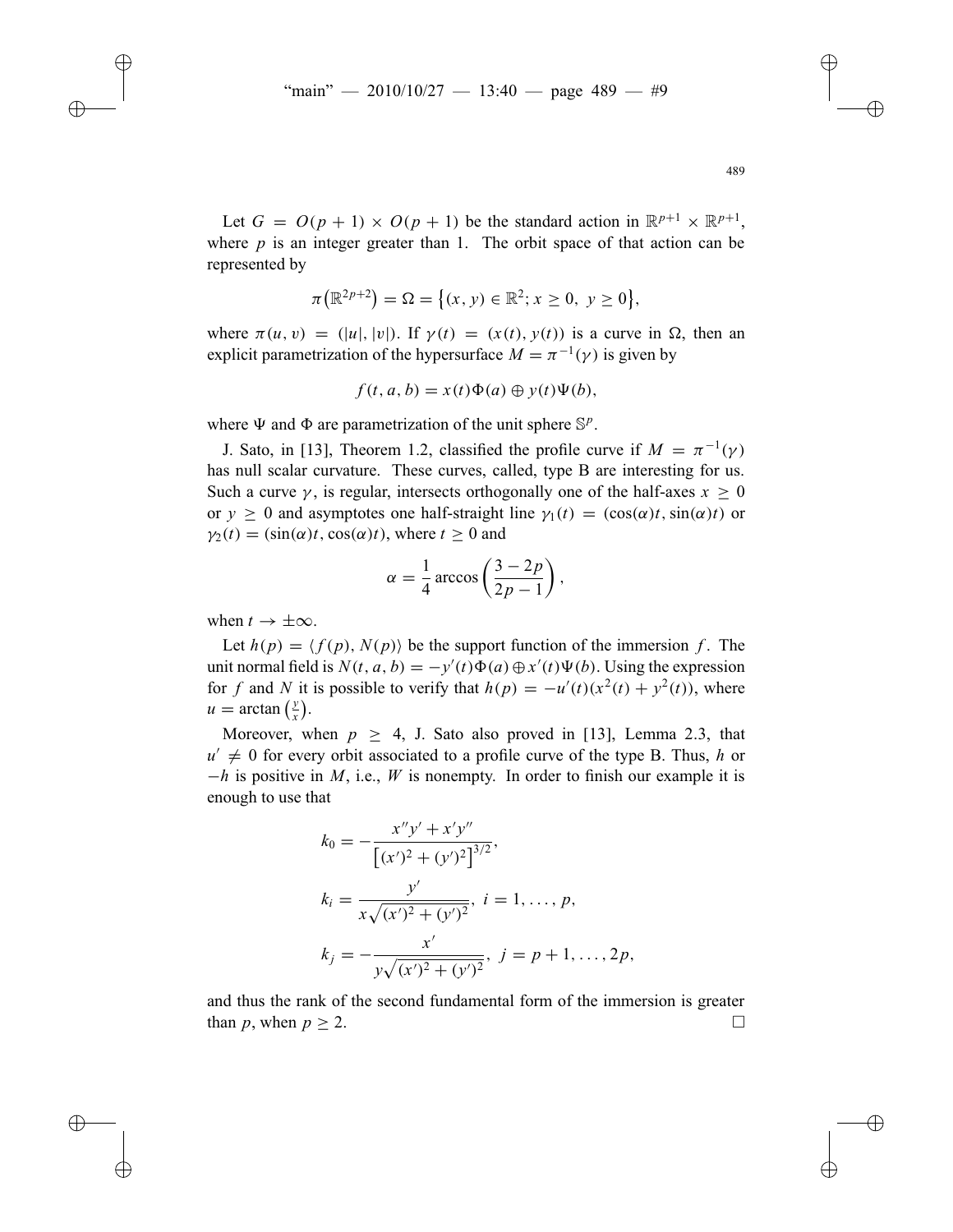**Example 3.2.** H. Alencar described in [1] an example of a minimal hypersurface in  $\mathbb{R}^{2m}$  with *W* nonempty, but the hypersurface is not totally geodesic.

For completeness we will give a sketch of the example.

Let  $G = SO(m) \times SO(m)$  be the standard action in  $\mathbb{R}^m \times \mathbb{R}^m$ , where m is an integer greater than 1. The orbit space of that action can be represented by

$$
\pi(\mathbb{R}^{2m}) = \Omega = \{(x, y) \in \mathbb{R}^2; x \ge 0, y \ge 0\},\
$$

where  $\pi(u, v) = (|u|, |v|)$ . If  $\gamma(t) = (x(t), y(t))$  is a curve in  $\Omega$ , then an explicit parametrization of the hypersurface  $M = \pi^{-1}(\gamma)$  is given by

$$
f(t, a, b) = x(t)\Phi(a) \oplus y(t)\Psi(b),
$$

where  $\Psi$  and  $\Phi$  are parametrization of the unit sphere  $\mathbb{S}^{m-1}$ .

H. Alencar, in [1], Theorem 4.1 and 5.1, classified the profile curve if  $M = \pi^{-1}(\gamma)$  has null mean curvature. These curves called as topological type A are interesting for us. Such a curve  $\gamma$  is regular, intersects orthogonally one of the half-axes  $x > 0$  or  $y > 0$  and it has asymptote the half-straight line  $\gamma(t) = (t, t)$ , where  $t > 0$ , when  $t \to \pm \infty$ .

Let  $h(p) = \langle f(p), N(p) \rangle$  be the support function of the immersion *f*. The unit normal field is

$$
N(t, a, b) = -y'(t)\Phi(a) \oplus x'(t)\Psi(b).
$$

Using the expression for *f* and *N* it is possible to verify that

 $h(p) = -u'(t)(x^2(t) + y^2(t)),$ 

where  $u = \arctan\left(\frac{y}{x}\right)$ .

Moreover, when  $m \geq 4$ , H. Alencar also proved in [1], Proposition 4.4, that  $u' \neq 0$  for every orbit associated to a profile curve of the topological type A.<br>Thus *h* or  $-h$  is positive in *M* i.e. *W* is nonempty Thus, *h* or  $-h$  is positive in *M*, i.e., *W* is nonempty.

**Corollary 3.1** (Cor. 1.1 in Introduction)**.** *Let M<sup>n</sup> be a complete Riemannian manifold and let*  $x: M^n \to \mathbb{S}^{n+1}$  *be an isometric immersion with*  $H_2 = 0$  *and mean curvature*  $H_1 \neq 0$  *everywhere. There no exists an immersion x such that the set W is open and nonempty.*

**Proof.** Suppose that *W* is open and nonempty. Using Theorem 3.1 we have  $v = n - 1$ . On the other hand, as any principal curvature has a sign, because  $H_1 \neq 0$  everywhere, we can apply the Theorem 2 in [9], p. 99, to conclude that there exists a principal curvature with an opposite sign. But this is impossible, because  $v = n - 1$ .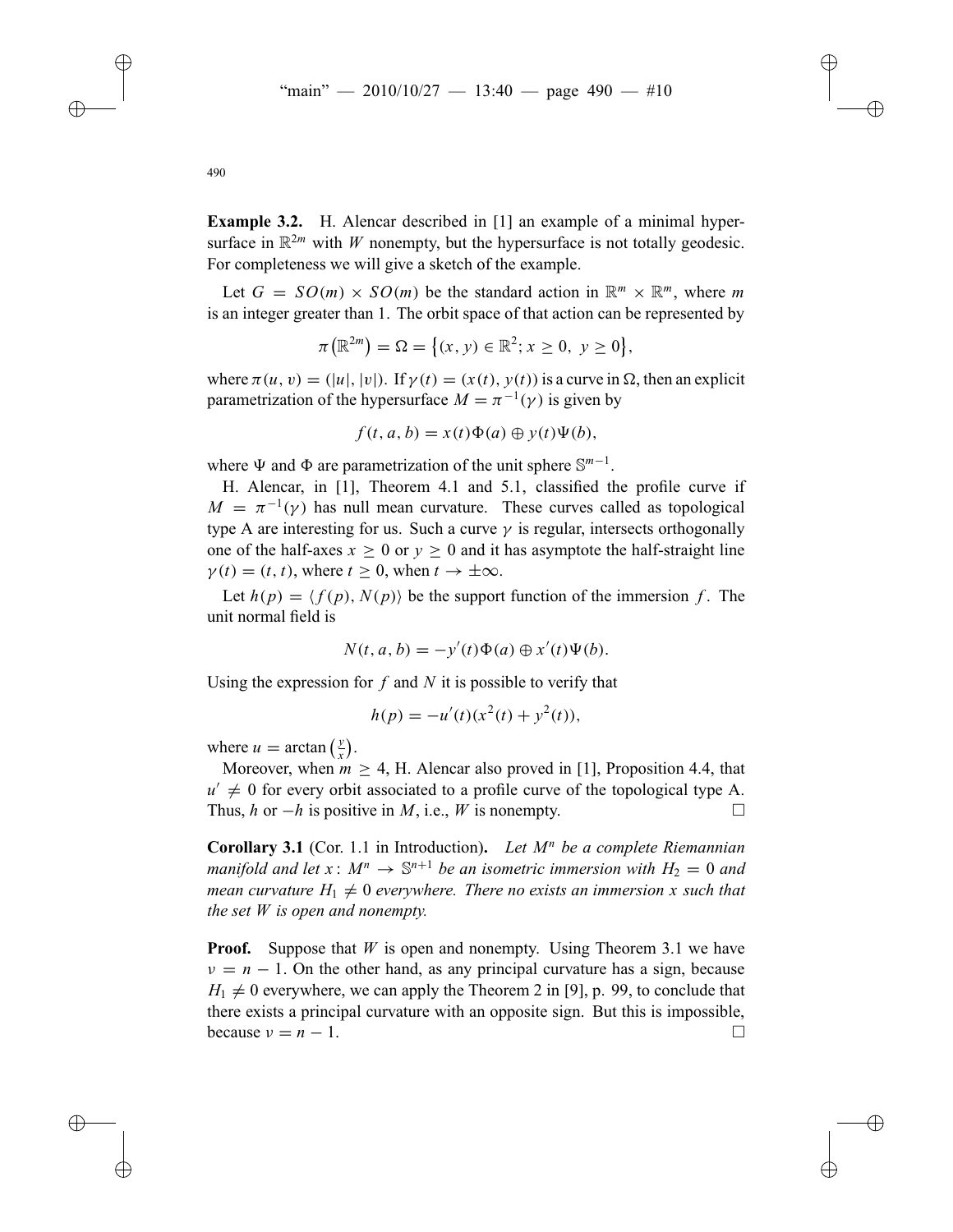**Corollary 3.2** (Cor. 1.2 in Introduction)**.** *Let M<sup>n</sup> be a complete Riemannian manifold and let*  $x: M^n \to \mathbb{R}^{n+1}$  *be an isometric immersion with*  $H_3 = 0$ *and scalar curvature*  $H_2 \neq 0$  *everywhere. If W is open and nonempty, then*  $x(M^n) = \mathbb{S}^2 \times \mathbb{R}^{n-2}$ .

**Proof.** Using Theorem 3.1 we have  $v = n - 2$ . Now, we can apply the Theorem 3.4 in [8] n 11 to conclude that  $x(M^n) = \mathbb{S}^2 \times \mathbb{R}^{n-2}$ rem 3.4 in [8], p. 11, to conclude that  $x(M^n) = \mathbb{S}^2 \times \mathbb{R}^{n-2}$ .

### **4** *r***-stability**

In this section we will prove the result on *r*-stable hypersurface with *W* nonempty. One has:

**Theorem 4.1** (Thm. 1.2 in Introduction)**.** *Let M<sup>n</sup> be a complete and orientable Riemannian manifold and let*  $x : M^n \to \mathbb{Q}_c^{n+1}$ ,  $c \leq 0$ , *be an isometric r*-minimal immersion and  $H_r \neq 0$  everywhere,  $r \geq 1$ . If *W* is nonempty, then *x is r-stable.*

**Proof.** Let  $p_0 \in W$  and X be the position vector with origin  $p_0$ . Since  $p_0 \in W$ *W*, we can choose an orientation *N* in  $M^n$  for which the support function *g* is positive. From Lemma 2 in [2] we have  $L_r(g) - (r + 2)S_{r+2}g = 0$ , provided  $H_{r+1} = 0.$ 

First, let us consider  $H_r > 0$ . In this case, the operator  $L_r$  is elliptic.

In [10], Proposition 3.13, M.F. Elbert proved that operator of type  $L_r + q$ , where q is a differentiable function on  $M^n$ , is positive if and only if there is a positive differentiable function *f* on  $M^n$  such that  $L_r f + qf = 0$ . Since

$$
J_r g = L_r g - (r+2)S_{r+2} g = 0,
$$

the operator  $J_r$  is positive definite, i.e.,

$$
\int_M \left( \langle T_r \nabla f, \nabla f \rangle + (r+2) S_{r+2} f^2 \right) dV > 0,
$$

for every nonzero function *f*. Since  $c \cdot H_r \leq 0$  we have:

$$
\int_M \left( \langle T_r \nabla f, \nabla f \rangle + \left( (r+2)S_{r+2} - c(n-r)S_r \right) f^2 \right) dV > 0,
$$

for every nonzero function *f* . Then

 $J_r$   $L_r$   $(r - 2)S_{r+2} + c(n - r)S_r$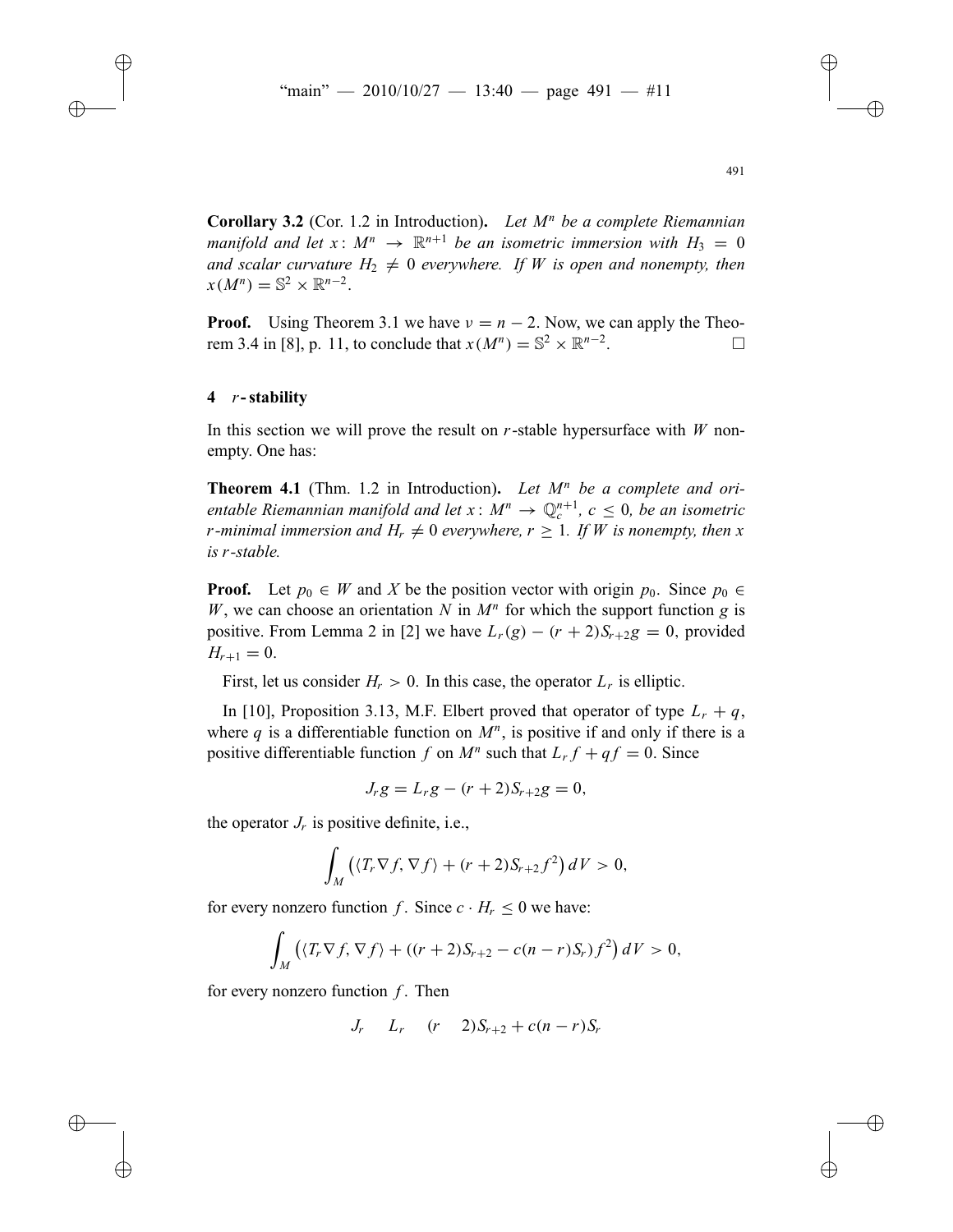is positive definite, i.e., *x* is *r*-stable.

Finally, consider  $H_r < 0$ . In this case, the operator  $(-L_r)$  is elliptic.

In [10], Proposition 3.13, M.F. Elbert proved that operator of type  $L_r + q$ , where *q* is a differentiable function on  $M<sup>n</sup>$ , is negative if and only if there is a positive differentiable function *f* on  $M^n$  such that  $L_r f + qf = 0$ . Since

$$
J_r g = L_r g - (r+2)S_{r+2} g = 0,
$$

the operator  $J_r$  is negative definite, i.e.,

$$
\int_M \left( \langle T_r \nabla f, \nabla f \rangle + (r+2) S_{r+2} f^2 \right) dV < 0,
$$

for every nonzero function *f*. Since  $c \cdot H_r > 0$  we have:

$$
\int_M ((T_r \nabla f, \nabla f) + ((r+2)S_{r+2} - c(n-r)S_r) f^2) dV < 0,
$$

for every nonzero function *f* . Then

$$
J_r = L_r - (r+2)S_{r+2} + c(n-r)S_r
$$

is negative definite, i.e.,  $x$  is  $r$ -stable.

# **References**

- [1] H. Alencar. *Hipersuperficies Minimas de*  $\mathbb{R}^{2m}$  *Invariantes por*  $SO(m)\times$  $SO(m)$ . Doctor Thesis, IMPA – Brazil (1988).
- [2] H. Alencar and A.G. Colares. *Integral Formulas for the r-Mean Curvature Linearized Operator of a Hypersurface.* Annals of Global Analysis and Geometry, **16** (1998), 203–220.
- [3] H. Alencar, M. do Carmo and M.F. Elbert. *Stability of Hypersurface with Vanishing r-Mean Curvatures in Euclidean spaces.* J. Reine Angew. Math., **554** (2003), 201–216.
- [4] H. Alencar and K. Frensel. *Hypersurface Whose Tangent Geodesic Omit a Nonempty Set*. Differential Geometry – A Symposium In Honour of Manfredo do Carmo, ed. New York: Longman Scientific & Technical (1991), 1–13.
- [5] A. Caminha. *On Hypersurface into Riemannian Space of Constant Sectional Curvature.* Kodai Math J., **29** (2006), 185–210.
- [6] A. Caminha. *Complete Spacelike Hypersurfaces in Conformally Stationary Lorentz manifolds.* Gen. Relativ Gravit, **41** (2009), 173–189.
- [7] M. Dajczer et al. *Submanifolds and Isometric Immersions.* Publish or Perish, Houston (1990).